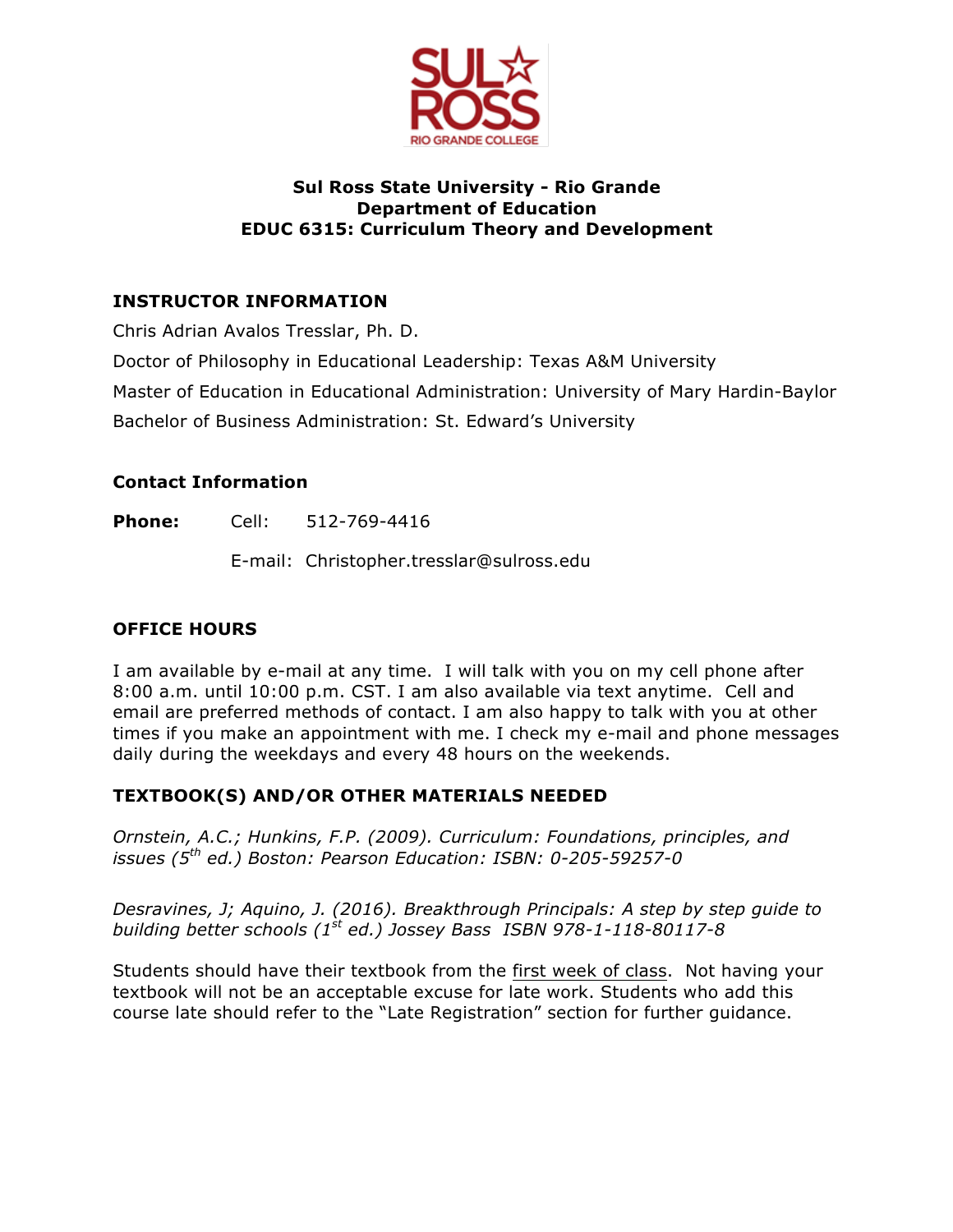## **Suggested:**

American Psychological Association (2010). *Publication manual of the American Psychological Association (6th ed.).* Washington, D. C.: Author. ISBN: 1557988102. Utilize APA style format on all papers. Excerpts from this manual may be accessed through the Troy University online library.

### **You are required to submit all documents in Microsoft WORD in 12 point font, Times New Roman. DOCX is NOT acceptable under any circumstances at this time.**

# **STUDENT EXPECTATIONS STATEMENT**

- The student is expected to participate in the course via e-mail exchanges (or other communication) with the instructor, by reading the assigned readings, submitting comments to the discussion forums, submitting assignments, and completing exams in a timely fashion.
- Students are expected to check their TROY e-mails daily and the announcements at least every 48 hours.

# **STUDENT LEARNING OUTCOMES/PROGRAM COURSE OBJECTIVES**

The student will be able to:

- 1. Evaluate curriculum and lead its development.
- 2. Fulfill the role of an instructional leader.
- 3. Understand Curriculum and sequencing order.
- 4. Understand how to employ different means of assessment of the curriculum.
- 5. Share knowledge of the use of computers and other current technology relative to curriculum.
- 6. Discuss fundamental knowledge of current research on curriculum.
- 7. Communicate the scope and sequence of the school curriculum to stakeholders.
- 8. Monitor the basic implementation of curriculum.

## **COURSE REQUIREMENTS**

### **Chapter and Assigned Topic Presentations**

Students will be assigned chapters and/or topics to present to the class. You should prepare a PP presentation to accompany your presentations.

### **Non Proctored Midterm Exam**

The exam will include information provided in the textbook and online assignments. The test will be essay and should include citations where appropriate.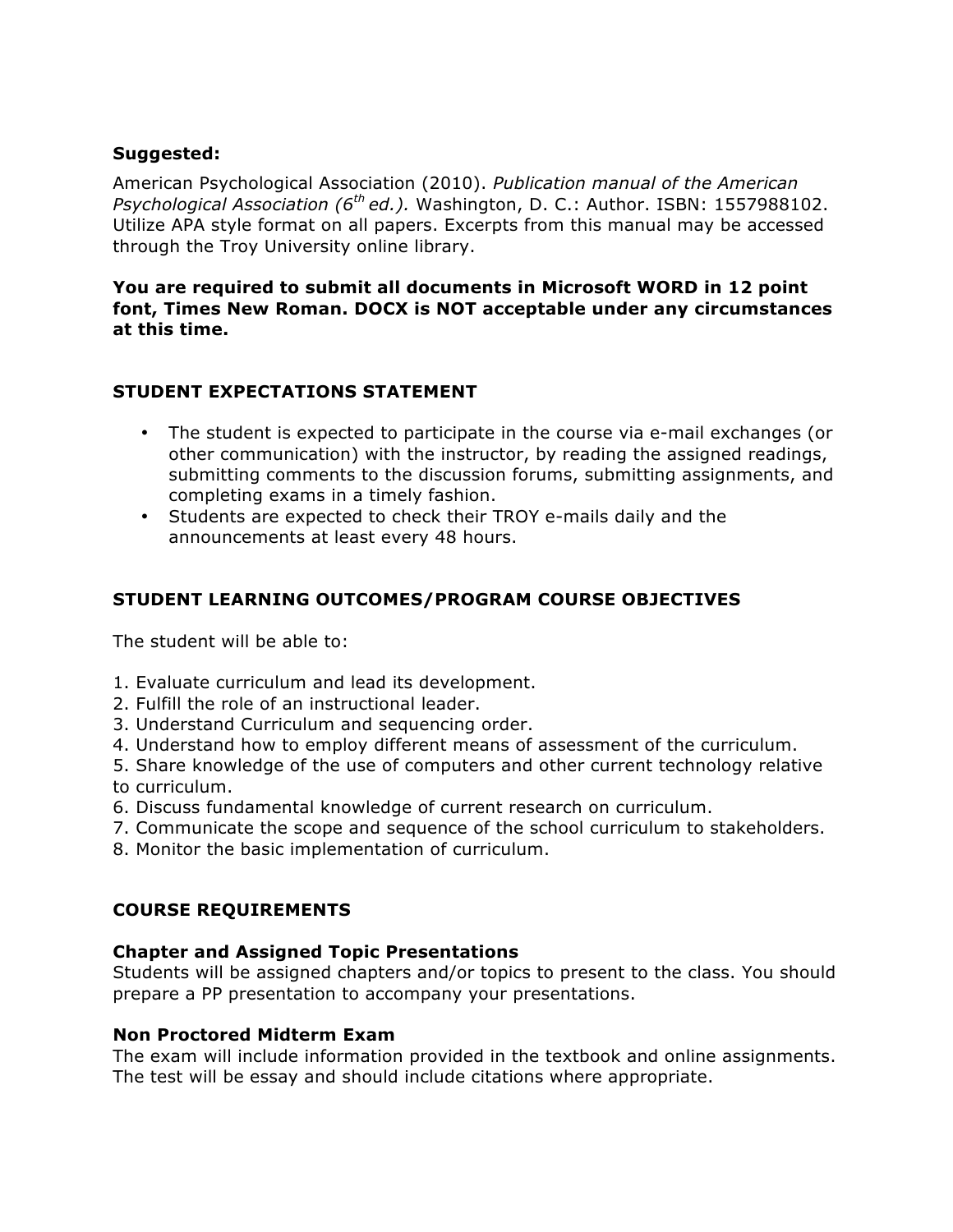### **Reflective points on Each Chapter**

Students will write at least 250 words reflecting on the content of each chapter and submit via link.

### **Journal Article Reviews**

Students will choose **three** journal articles to summarize and critique in the field of curriculum/assessment and measurement. Each review will be at least one page. You will turn these in via the link and also post them on the discussion board for others to read. Students will present the critique in class as well.

### **Research Paper**

*Research and analyze a current issue in the field of curriculum.* Creating and evaluating curriculum are difficult endeavors and, as with any profession, exhibit challenges debated among colleagues. You will be assigned an issue, analyze it, and express an **informed** opinion (in other words, **you must support** your assertions with research and theory) in a **three** page research paper (page count does not include title page and reference page which should be APA style). Your essay will be evaluated based on the rubric supplied with the assignment in BB.

### **Pillar Project**

The Pillar Project is the culminating assignment for the course that encompasses the domains and competencies covered in the course. The detailed assignment and instructions will be located in BlackBoard. You will turn in a written portion as well as a presentation piece.

## **Class Discussion Board**

Students will participate in Class Discussion assignments that can be found on Blackboard under Class Discussions. Each student will post an answer to the question and then respond to two other classmates' posts. Due dates will be provided with each question.

## *Final Exam*

*This may be times or take home TBA.*

## **ATTENDANCE POLICY**

Although physical class meetings are not part of this course, participation in all interactive learning activities is required. Blackboard activity will be monitored*.*

## **MAKE-UP WORK POLICY**

Missing any part of this schedule may prevent completion of the course. If you foresee difficulty of any type (i.e., an illness, employment change, etc.) which may prevent completion of this course, notify the instructor as soon as possible. Failure to do so will result in failure for an assignment and/or failure of the course. See "Attendance," above.

Late assignments **WILL NOT BE ACCEPTED without documented emergency.**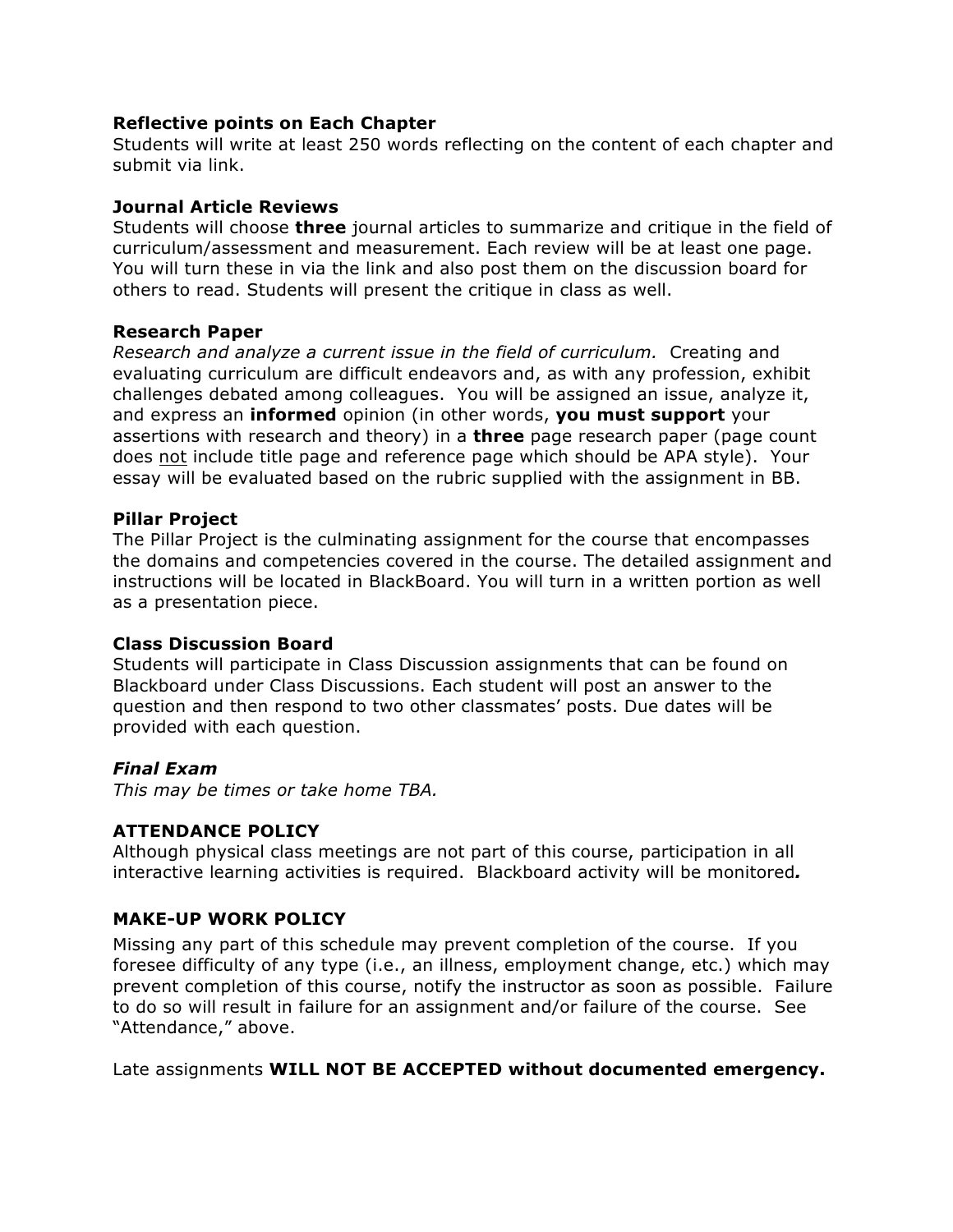Requests for extensions must be made in advance and accompanied by appropriate written documentation if the excuse is acceptable to the instructor. **"Computer problems" is not an acceptable excuse. Excuses due to illness must be accompanied by physician confirmation on appropriate letterhead.** Please do not wait until the last minute to submit assignments to avoid unforeseen technology issues.

## **INCOMPLETE GRADE POLICY**

Missing any part of the Course Schedule may prevent completion of the course. If circumstances will prevent the student from completing the course by the end of the term, the student should complete a request for an incomplete grade.

Note: A grade of incomplete or "INC" is not automatically assigned to students, but rather must be requested by the student by submitting a *Petition for and Work to Remove an Incomplete Grade Form.* Requests for an incomplete grade must be made on or before the date of the final assignment or test of the term. A grade of "INC" does not replace an "F" and will not be awarded for excessive absences. An "INC" will only be awarded to student presenting a valid case for the inability to complete coursework by the conclusion of the term. *It is ultimately the instructor's decision to grant or deny a request for an incomplete grade, subject to the policy rules below.* 

## **Policy/Rules for granting an Incomplete (INC)**

- An incomplete cannot be issued without a request from the student.
- To qualify for an incomplete, the student **must**:
	- a. Have completed over 50% of the course material and have a documented reason for requesting the incomplete. (50% means all assignments/exams up to and including the mid-term point, test, and/or assignments.)
	- b. Be passing the course at the time of their request.
	- **If both of the above criteria are not met an incomplete cannot be granted.**
- **An INC is not a substitute for an "F". If a student has earned an "F" by not submitting all the work or by receiving an overall "F" average, then the "F" stands.**

## **METHOD OF EVALUATION**

- Chapter Reflections (presentation): 15 points
- Midterm: 50 points
- 
- Journal Articles: 30 points<br>• Class Discussions board: 5 points • Class Discussions board:
- 
- 
- Final Exam: 50 points

• Research Paper: 50 points (40 written, 10 PP)<br>• Pillar Project 100 points (75 written, 25 PP) 100 points (75 written, 25 PP)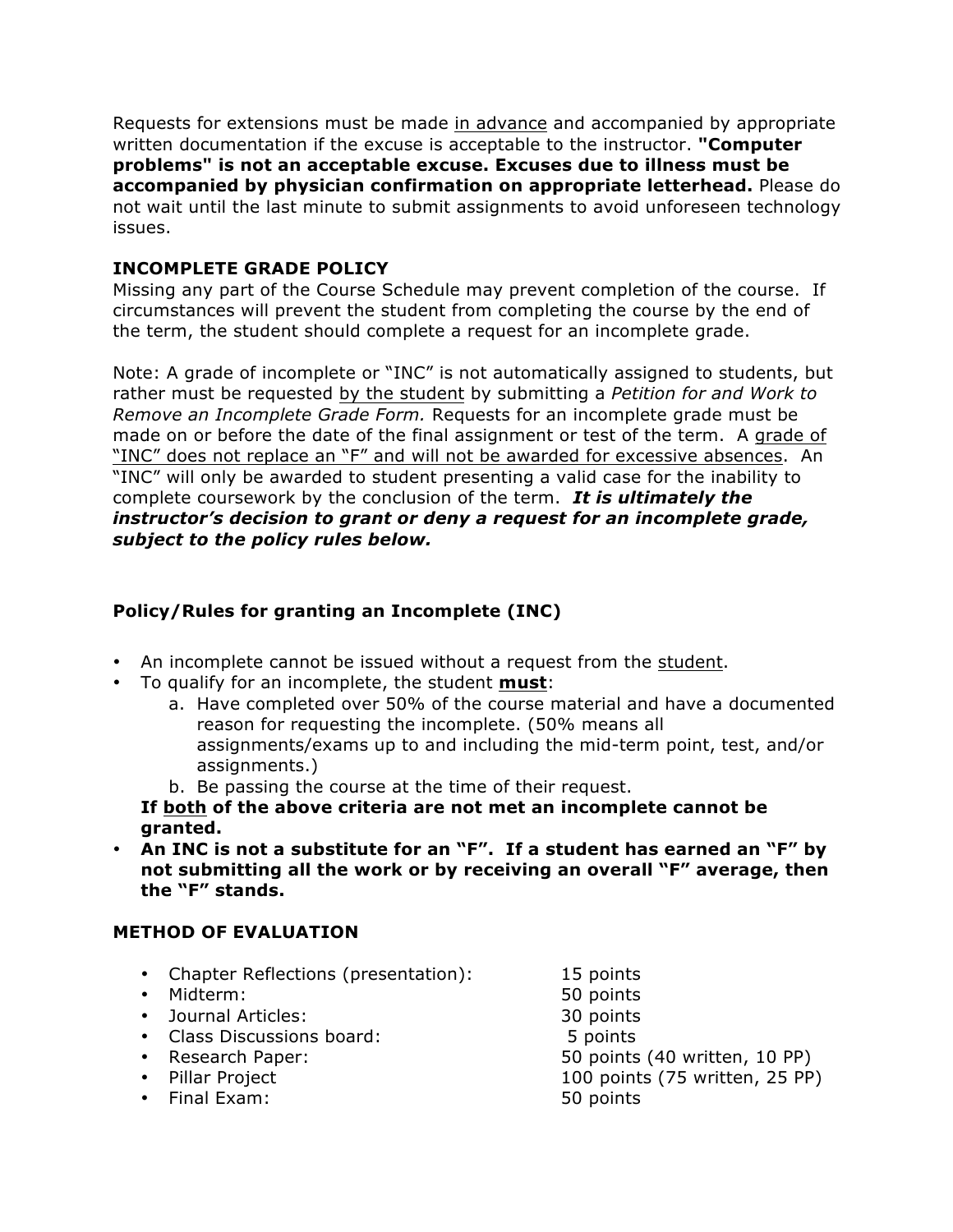• Total Possible Points: 300 Points

## **ASSIGNMENT OF GRADES**

All grades will be posted in the student grade book in Blackboard and will be assigned according to the following or similar scale:

- $A = 90 100\%$
- B  $80 89\%$
- $C = 70 79%$
- $D = 60 69\%$
- F 59% and below

Postings: I post grades in Blackboard, in the Grade book.

FA: "FA" indicates the student failed due to attendance. This grade will be given to any student who disappears from the course for three or more weeks. See the **Attendance** section of this syllabus for additional information.

### **SUBMITTING ASSIGNMENTS**

- Your written responses must be typed, **using 10 to 12 pt. font.** Failure to comply will result in point deductions. The assignments must be turned into the Assignment section of Blackboard by midnight of the due date (note: Blackboard and I operate on Eastern US time).
- Include your name on the assignments. Discussion Board postings and responses must be posted on the Blackboard Discussion Board. Due dates are listed on each Class Discussion question. **Points will be deducted for failure to follow the format requirements**. No e-mail attachments will be accepted, due to the risk of viruses.

## **AMERICANS WITH DISABILITY ACT (ADA)**

Sul Ross State University supports Section 504 of the Rehabilitation Act of 1973 and the Americans with Disabilities Act of 1990, which ensure that postsecondary students with disabilities have equal access to all academic programs, physical access to all buildings, facilities and events, and are not discriminated against on the basis of disability. Eligible students, with appropriate documentation, will be provided equal opportunity to demonstrate their academic skills and potential through the provision of academic adaptations and reasonable accommodations. Further information, including appropriate contact information, can be found at the following link:

### **HONESTY AND PLAGIARISM**

The awarding of a university degree attests that an individual has demonstrated mastery of a significant body of knowledge and skills of substantive value to society. Any type of dishonesty in securing those credentials therefore invites serious sanctions, up to and including suspension and expulsion (see Standard of Conduct in each TROY *Catalog*). Examples of dishonesty include actual or